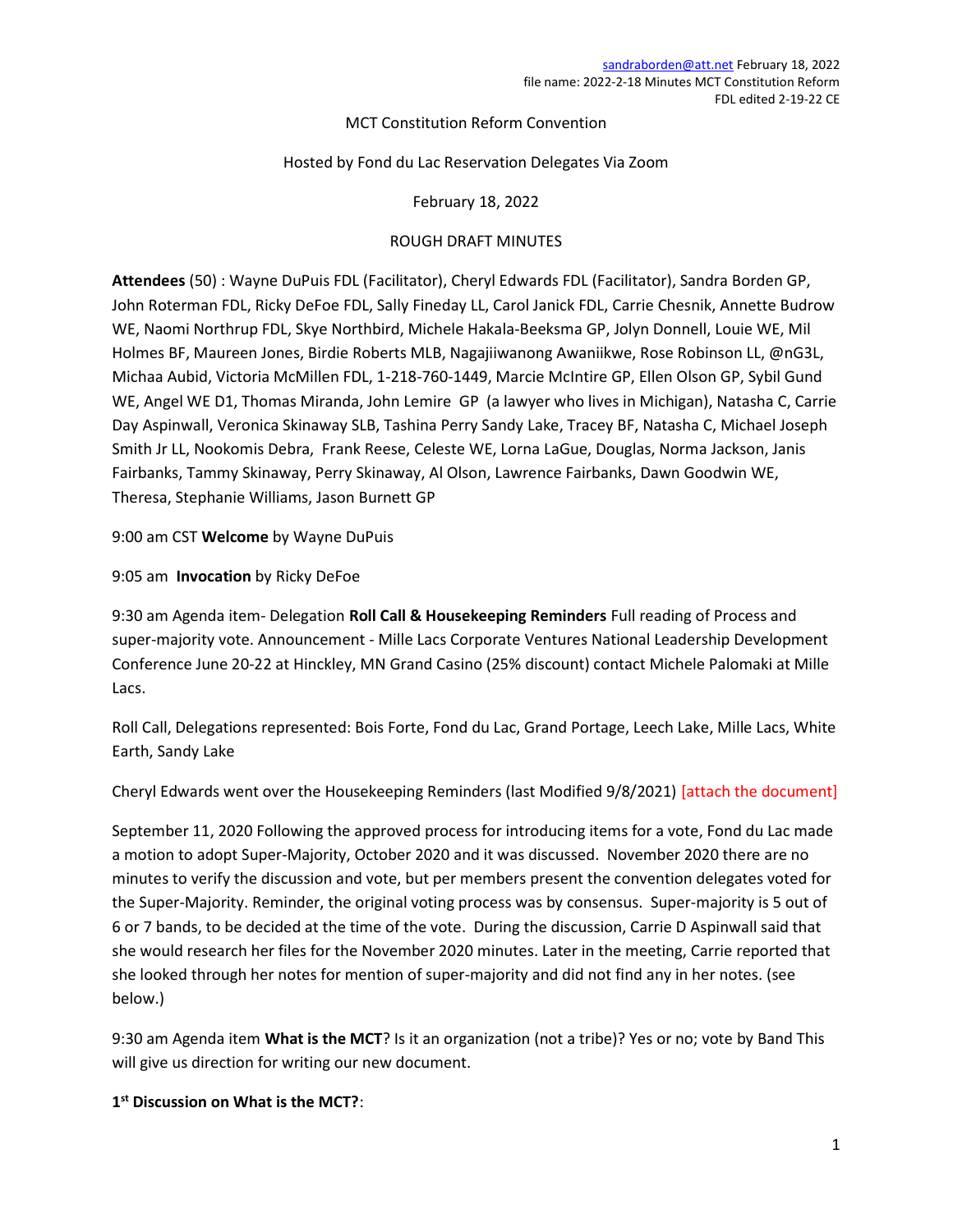Michaa Aubid: If MCT is an organization then that makes the individual bands organizations. There are 7 bands.

Birdie: Mille Lacs position is that the MCT is not a tribe. Sandy Lakes is not formally recognized by the US. We (Mille Lacs) do not recognize Sandy Lake.

Jean Skinaway: I am the official from Sandy Lake; we are not sure that we want to be part of MCT. Michaa is from Rice Lake. We feel we are being co-opted by the Rice Lake Band.

Tashina Perry, Sandy Lake: There are only 2 delegates (Jean and Tashina).

Marcie GP: We did vote to include Sandy Lake/Rice Lake. I would like to know what is the status of Sandy Lake with BIA? We do not have to have the White man's (chimooks') perception of an organization and we need to think of what we need for a government.

Carol Janick: Checked the January 28, 2022, list of Federally Recognized tribes and reported that the 6 bands were listed under the Minnesota Chippewa Tribe, not listed separately.

John Roterman: we need to be inclusive, defined by us. We want to write a constitution that represents our traditional views.

Cheryl, this only gives us direction for writing our new document.

Wally Storbakken: We are stronger united. There is a need for the overall unity. There is a need to check on the local entities.

Wayne: should we vote on the Super Majority since Carrie cannot find November 2020.

Motion: Delegates will change the Constitution Convention voting process to a super-majority vote in order to be able to move our process forward after the first two attempts of consensus. Delegation members will decide what super-majority is each time.

Note: Following the original consensus voting process, there were three votes required because there was no consensus on the first two votes. The third vote did not arrive at a consensus, so the motion did not pass. The details are as follows.

1<sup>st</sup> Vote on Super Majority: BF yes, GP yes with discussion, WE abstention, we don't believe that we should vote on it, LL yes, ML yes, FDL yes, SL yes (convoluted mess, let's move forward)

# 2<sup>nd</sup> Discussion on Super Majority:

Janis Fairbanks FDL: The motion is well worded. It is not uncommon to revise procedures.

Wally: He brought up the concept of the tyranny of the minority.

Joy Annette: The minutes of April 19, 2019 documents the vote on consensus.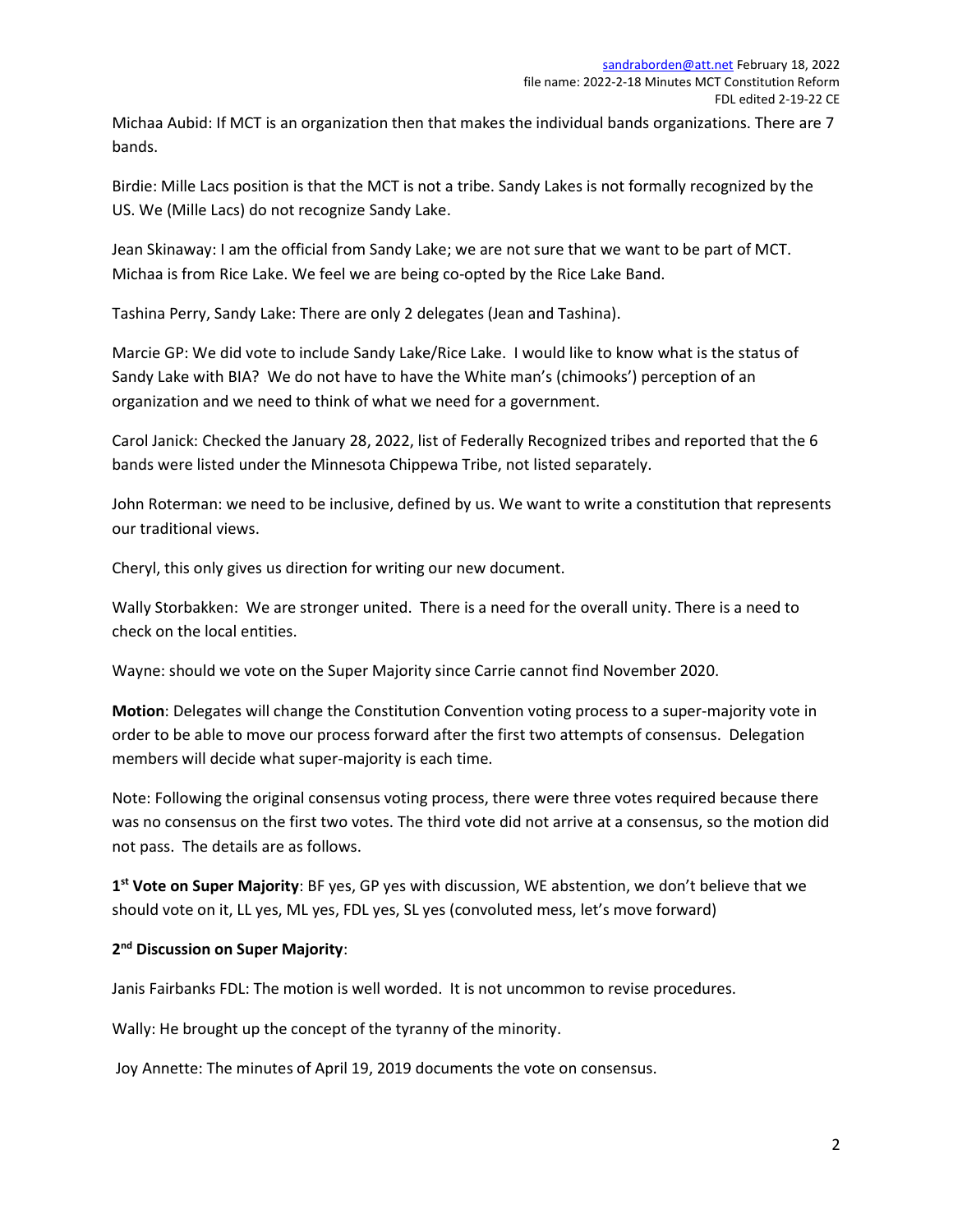Marcie: Grand Portage is pro majority voting; especially because ML does not vote on many issues which defeats consensus voting.

Birdie Roberts ML: If we do not vote yes, just acknowledge our vote and move forward.

Rose Robinson LL: Let's be solution-oriented, not just say no.

Breakout rooms by Band for discussion of the motion

2<sup>nd</sup> Vote on Super Majority: Bois Forte Yes Grand Portage Yes White Earth No FDL Yes MLBO Yes, but may abstain temporarily LL Yes Sandy Lake Abstain temporarily

3<sup>rd</sup> Discussion on Super Majority: White Earth delegates provided comments. They are not changing their minds. No consensus

3rd Vote Started with a discussion and a vote from Breakout Rooms with random room assignments of the delegates: room 1 yes, room 2 no agreement, room 3 yes, room 4 yes, room 5 yes, room 6 no consensus but need to move forward, room 7 (This vote was not the official 3<sup>rd</sup> vote which needed to be by band) The vote by band: BF yes, GP yes, WE No, FDL yes, MLB Yes, LL yes, SL yes; no consensus.

11: 55 am Agenda Item Old business from December 2021: Finalize White Earth vote on Sub-committee members.

Motion Non-delegates can serve on our Constitutional Convention Subcommittee. Non-delegates can be community members and/or descendants, enrolled members of other MCT reservations, not to include non-natives. Committee work must be presented by a delegate.

Vote: WE no. White Earth's vote of no meant there was no consensus; therefore, requiring another vote.

2<sup>nd</sup> vote : BF yes, GP yes, WE no, FDL yes, ML no, LL yes: still no consensus

Discussion: Birdie Roberts, Mille Lacs needs to get together with their delegation and bring it back at the next meeting. The answer will be no until they can get consensus. There may have been confusion on "subcommittee" vs. "delegation".

#### Non-delegate participation motion Tabled until March 2022.

12: 09 am Agenda Item Approval of Proposed 2022 Meeting Schedule (9 am to 4 pm CST)

| January 21 WE   | July 15 WE      |
|-----------------|-----------------|
| February 18 FDL | August 29 FDL   |
| March 18 GP     | September 16 GP |
| April 15 LL     | October 21 LL   |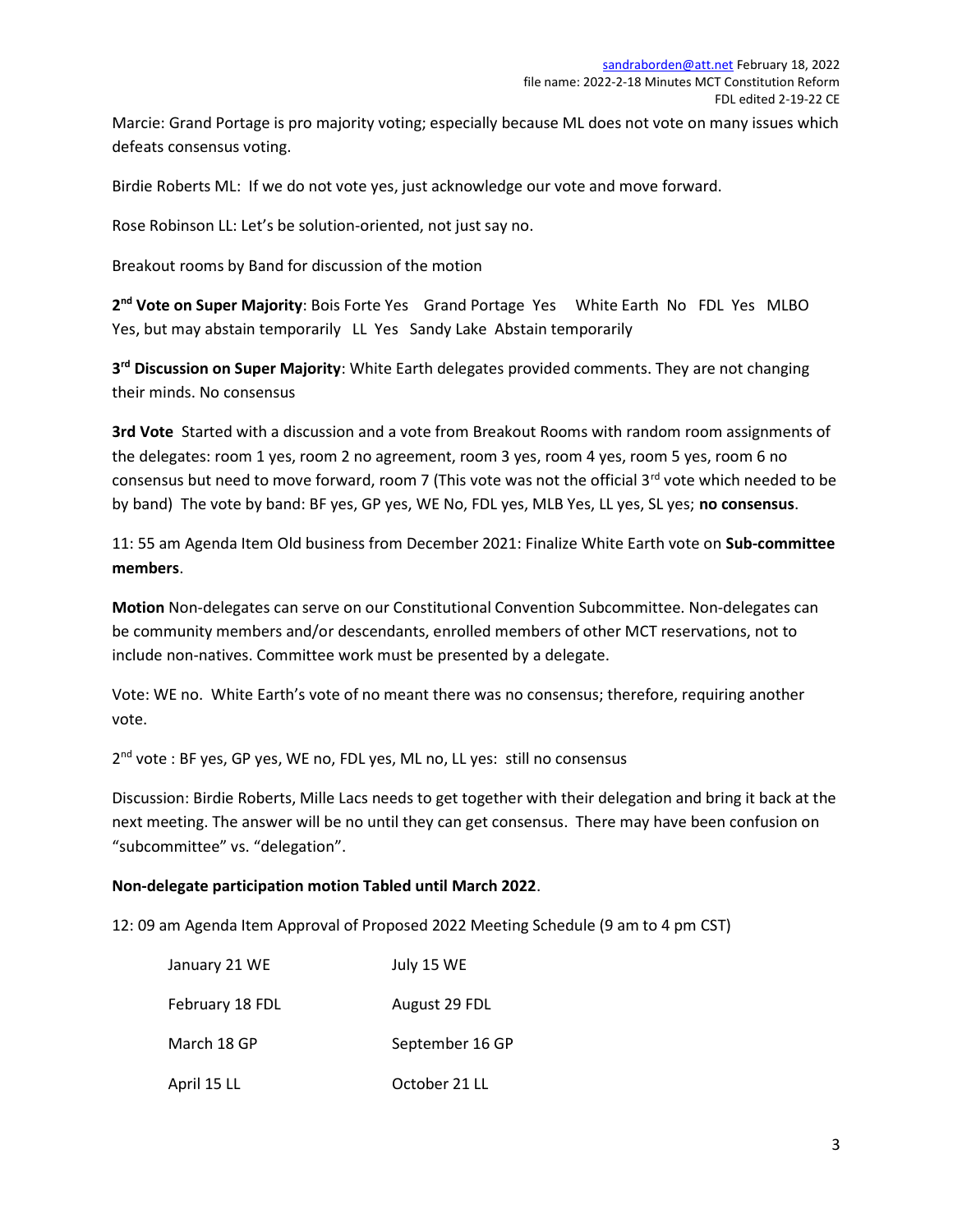May 20 MLBO November 18 MLBO

June 17 BF December 16 BF

Vote: Approved schedule. BF yes, FDL yes, BF yes, LL yes, ML yes, WE yes, SL yes

Leech Lake and Bois Forte will host hybrid meetings (in-person and Zoom). Grand Portage will host Zoom meetings.

Tashina Perry of Sandy Lake explained that Michaa Aubid is a member of Rice Lake.

Veronica Skinaway via chat: We just wanted to invite for special meeting to Sandy Lake/Rice Lake

Lunch 12:15pm (Morning Break and Lunch were combined.)

1 pm Agenda Item Structure of TEC/MCT – Project Plan by Facilitation Committee

Birdie explained the need for a Project Plan for organizing our work, and she has sent an example to the members of the Facilitation Subcommittee. Her project plan includes in priority order (with recommendations) 1. Committee Roles and Responsibilities, 2. Enrollment Work (most important), 3. MCT Organization Work, 4. Constitution Work, 5. Presentation Work [Insert document]

Cheryl Edwards shared FDL Draft Project Plan priority order: 1. Committee Roles and Responsibilities with description for each subcommittee, 2. Enrollment Work, 3. MCT Organization Work, 4. Constitution Work, 5. Get out the Vote

Michele Hakala-Beeksma GP: We reviewed MLBO project plan and agree that we need a Project Plan. Enrollment needs to be an immediate priority. We are concerned with whether it will be more practical to make incremental changes to the Constitution; e.g., most important are membership and removal of the Secretary of Interior from the Constitution where appropriate especially related to voting. Rights of Nature is also a priority.

Joy WE: Membership needs to be done by one entity. We need to keep MCT as a business entity, not as a tribe. Remove the DOI Secretary from the constitution.

Cheryl: Let's put project plans on next month's agenda.

Louie: Make sure to include off-reservation members.

Michael Smith: We should have at least two delegates that represent off-reservation delegates.

Carrie discussed the Urban members' participation. She looked through her notes for mention of supermajority and did not find any in her notes.

Cheryl: There will be a Referendum Vote, which only includes removing blood quantum and having membership done at the reservation/band level. The wording is not finalized; it is in committee. There will be a TEC committee meeting on February 22 (next Tuesday) which will draft and finalize the wording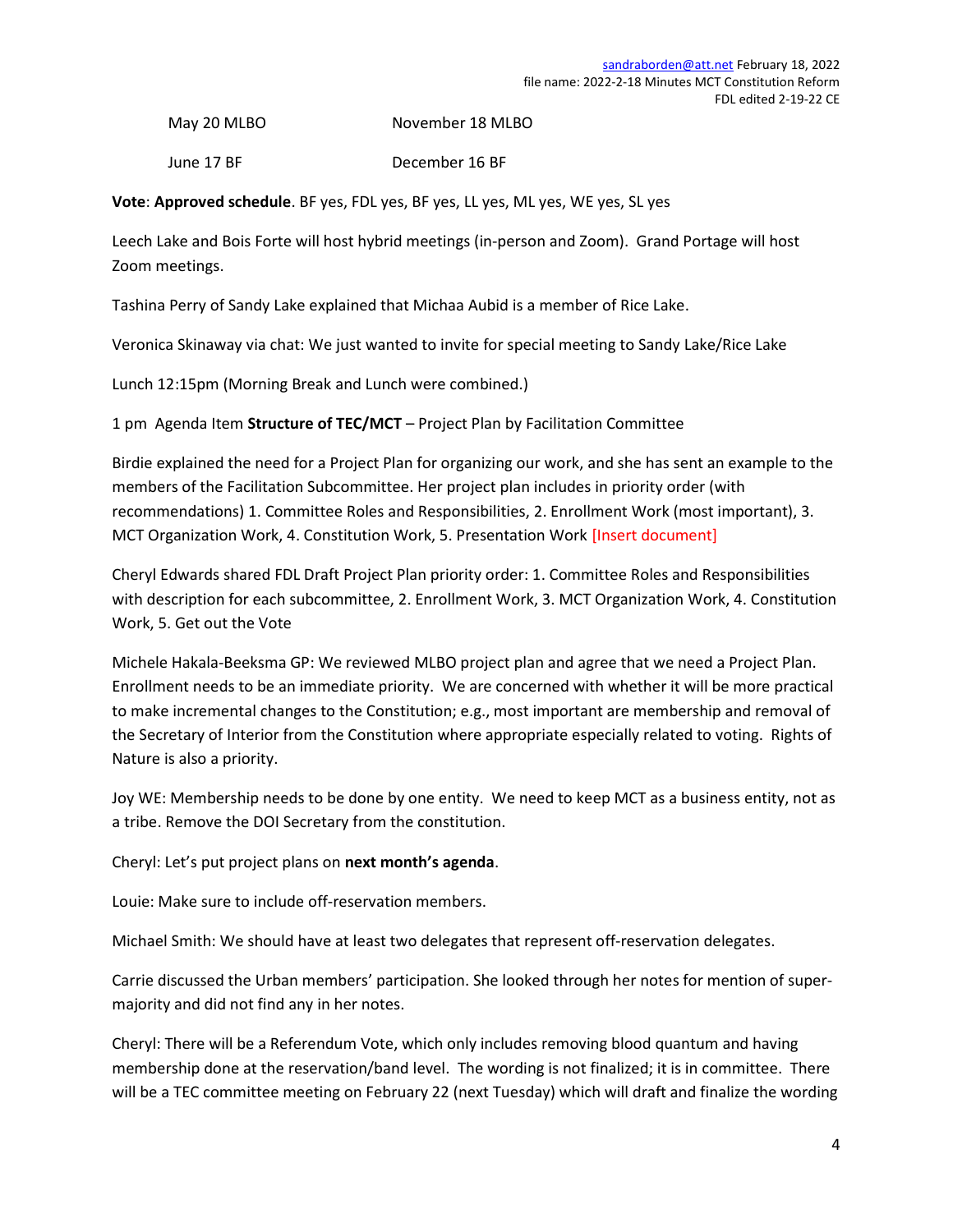and an invitation should have been sent out to each delegation to send a representative by their RBC/RTC.

Action required: The facilitation Subcommittee meets next week Feb 25, 5:30 pm and each delegation should send their Project Plan to the Facilitation Subcommittee.

Agenda topic, Constitutions, Bylaws and Ordinances Training Carol Janick, Sharing from Falmouth Institute training in January 2022 was postponed. Carol volunteered to move this item to the next meeting to help this meeting get back on schedule.

2:20 pm Agenda Item Youth Council - Letter to Educators, Victoria McMillian Question: Proceed together? FDL delegate group is going to move forward on this. Offer to collaborate. See draft 4 on the FDL website. www.fdlconstitution.org

Victoria presented a letter that has been drafted for educators of American Indian children to improve the curriculum related to our history, especially tribal government. This letter can be used for Title 7 and other requests. There is a Curriculum that is a living document and others are encouraged to add to it.

The list is interactive, clickable topics. There is a Tribal Nations Education Committee

# https://www.tnecmn.com/

John Roterman pointed out that the Wallum Olum has been disproven, it was a hoax.

Also, the Formation of Indian Youth Council/Indigenous Student council was covered. Inter-Tribal Council is encouraged. These documents are posted on the FDL website.

Michele Hakala-Beeksma in chat: I found this on the Zaagibagaang website. On about page 9 it has the results of the survey that had been done around 2017. Good info on what the people thought was important.

https://static1.squarespace.com/static/58901f76d482e91a3029c006/t/5c50b1152b6a28d97e090b89/1 548792088890/MCT\_GP+Meeting+Report+FINAL+.pdf

Birdie- Have you approached the Education Departments of each band?

Cheryl: The letter addresses Statewide, K-12 education.

3:10 pm Agenda Item Lateral Violence Presentation - Tammy Skinaway

She started with a definition by Tantoo Cardinal: "Sabotage, backstabbing, put down's, gossiping, you know there's a term for it…Lateral Violence." She ended with "having empathy" and turning lateral violence into lateral kindness.

3:30 pm Break

3:40 pm Education – Rights of Nature by John Roterman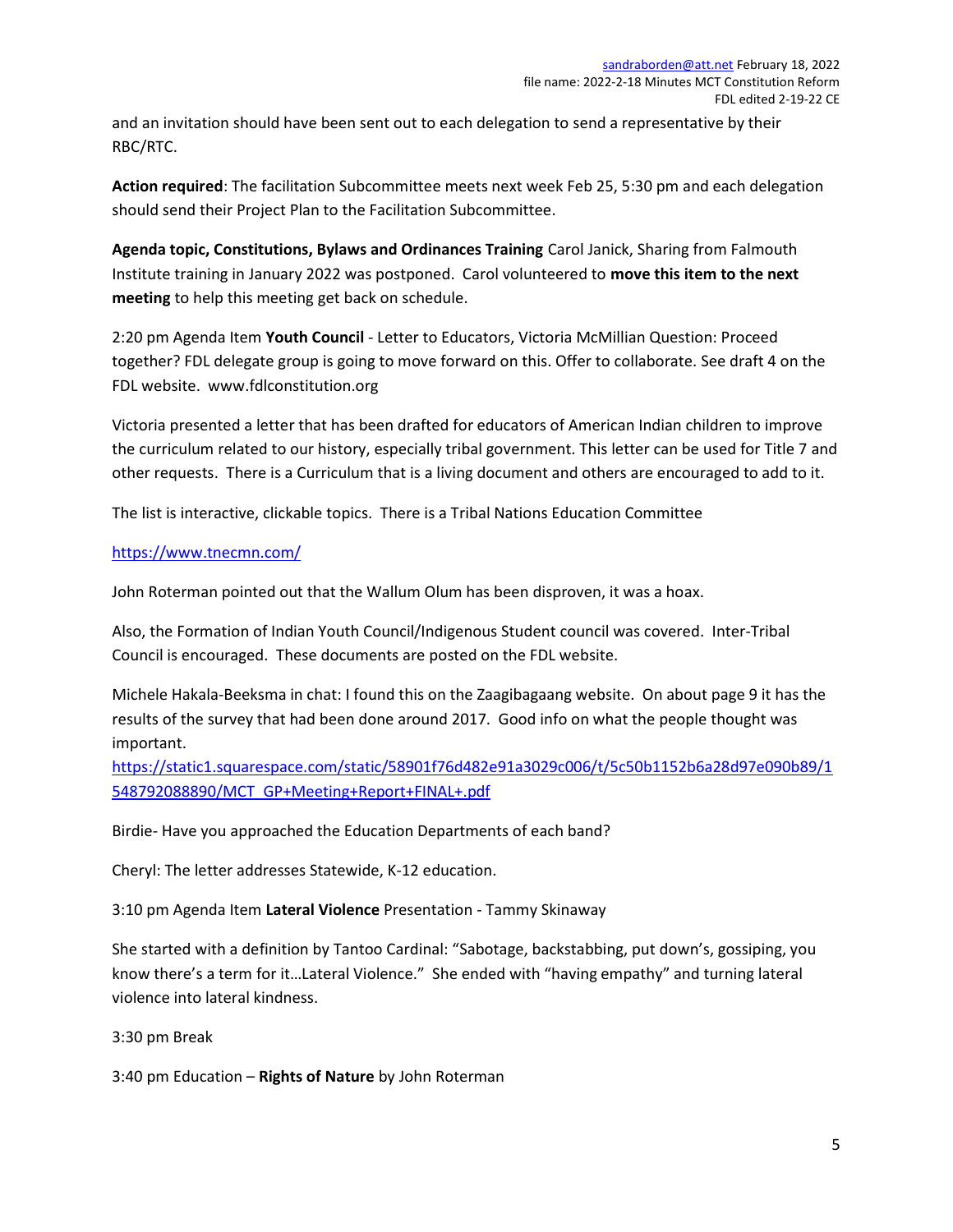John Roterman presented a PowerPoint, titled, The Profit in Rights of Nature, created for the MCT Delegation for Constitution Reform by Nechiwaakwaang, John Roterman, which is posted to the FDL website and covers Ojibwe Anishinaabe Treaty Right's and our responsibilities.

3:48 pm Agenda Item Drafting - Review draft, with discussion and editing within breakout rooms. See Fond du Lac Delegate (delegate@fldconstitution.org) email dated February 16, 2022 10:23 PM for documents.

To conserve time John Roterman volunteered to forego the breakout rooms and to quickly go through a PowerPoint presentation of a draft document, first written by Wally and further edited in subcommittee, Declaration of the Alliance of Ojibwe Anishinaabeg in Minnesota. The Rights of Nature is the first thing addressed. It starts with the original 6 or 7 bands and we would like to reunite with all Anishinaabeg.

The creation story and our treaties support the Rights of Nature.

Wally: The document is short (currently 2 pages) deliberately to make it easy to understand so that we can support it.

John: We are going to replace the TEC as a governing body giving the power to the people. The MCT will become an Alliance.

# Action: Read the Declaration of the Alliance of Ojibwe Anishinaabe in Minnesota.

John: wants a meeting next week for comments. Michele suggested March  $11^{\text{th}}$ .

Drafting Subcommittee meets every Tuesday at 6 pm. If you want to attend, email Cheryl if you would like the Zoom invitation cedwards1@css.edu.

Sandy Lake, Tashina Perry in chat: My email is tashinam2010@gmail.com If anyone wants to get a hold of me or has any questions/document requests. Miigwech

#### 4:00 pm Committee Reports

 TEC Committee – Cheryl: TEC has convened a subcommittee to work on the wording of the Referendum. Education and logistics will be discussed at future meetings. Meetings are every Monday except next week when it is Tuesday. Each RBC/RTC is to invite one delegate member to Tuesday's meeting. Also, there was a discussion on the legislative issue of the Federal Register listing of tribes. Cheryl: This looks like a new agenda item for delegates to discuss.

- Finance Committee Jason Burnett: finalizing the Grant application to the Bush Organization.
- Education Committee Birdie Roberts: no report.

 Survey Committee – Sandra Borden: we have adopted Grand Portage's edits to the survey and are waiting for the Education Subcommittee's input on the introduction to the survey which will